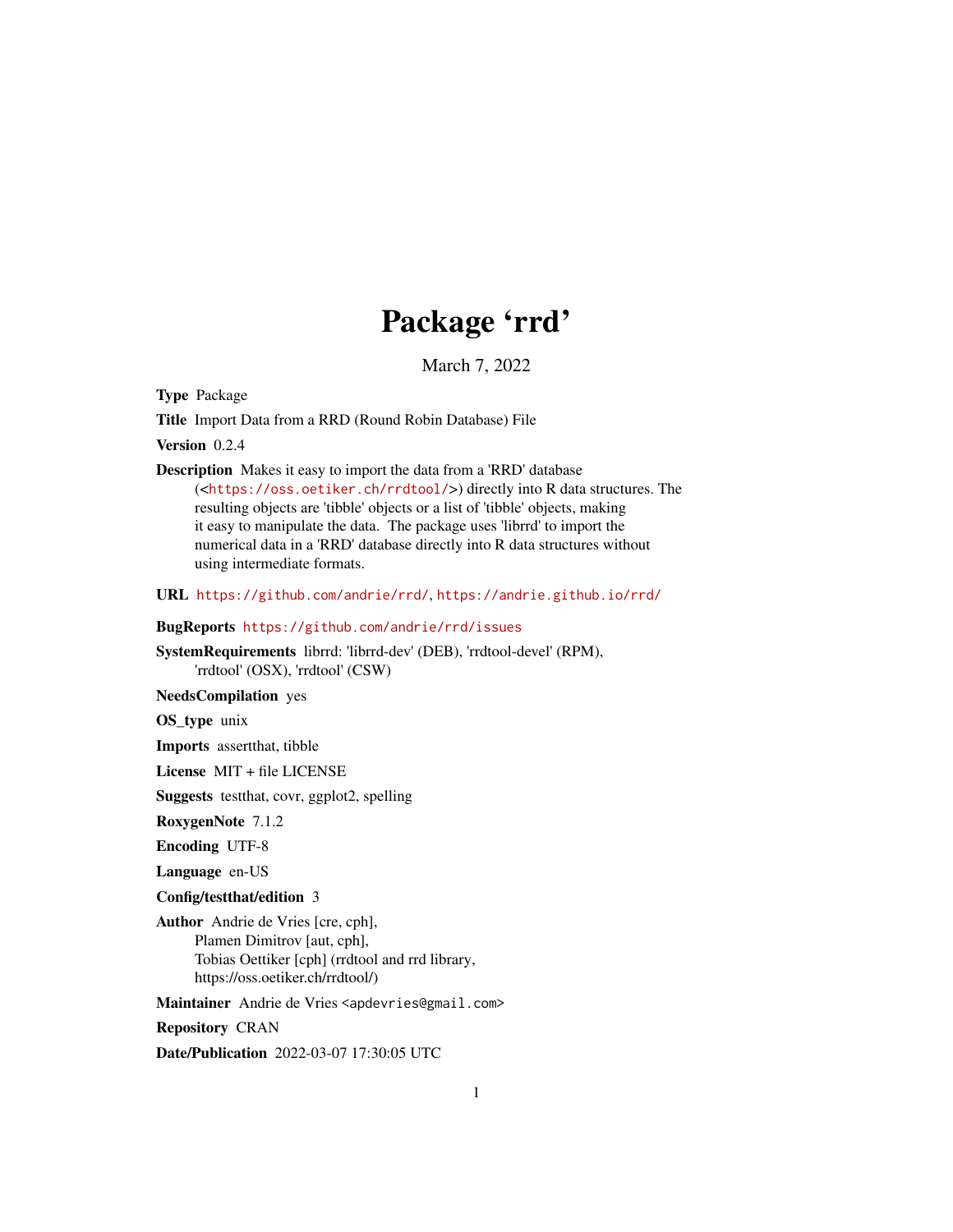### <span id="page-1-0"></span>R topics documented:

| Index |  |  |  |  |  |  |  |  |  |  |  |  |  |  |  |  |  |  |
|-------|--|--|--|--|--|--|--|--|--|--|--|--|--|--|--|--|--|--|
|       |  |  |  |  |  |  |  |  |  |  |  |  |  |  |  |  |  |  |
|       |  |  |  |  |  |  |  |  |  |  |  |  |  |  |  |  |  |  |
|       |  |  |  |  |  |  |  |  |  |  |  |  |  |  |  |  |  |  |
|       |  |  |  |  |  |  |  |  |  |  |  |  |  |  |  |  |  |  |
|       |  |  |  |  |  |  |  |  |  |  |  |  |  |  |  |  |  |  |

rrd-package *rrd: Import Data from a RRD (Round Robin Database) File*

#### Description

Makes it easy to import the data from a 'RRD' database (<https://oss.oetiker.ch/rrdtool/>) directly into R data structures. The resulting objects are 'tibble' objects or a list of 'tibble' objects, making it easy to manipulate the data. The package uses 'librrd' to import the numerical data in a 'RRD' database directly into R data structures without using intermediate formats.

#### Details

Exposes the following functions:

- [describe\\_rrd\(\)](#page-2-1) to enumerate the archives included in a RRD file.
- [read\\_rrd\(\)](#page-5-1) to read an entire RRD file, including all the archives
- [read\\_rra\(\)](#page-3-1) to extract a single RRA (round robin archive) from an RRD file

For more information on RRdtool and the RRD format please refer to the official RRDtool [docu](https://oss.oetiker.ch/rrdtool/doc/index.en.html)[mentation](https://oss.oetiker.ch/rrdtool/doc/index.en.html) and [tutorials.](https://oss.oetiker.ch/rrdtool/tut/index.en.html)

You can also read a more in-depth description of the package in an [R Views](https://rviews.rstudio.com/) blog post [Reading and](https://rviews.rstudio.com/2018/06/20/reading-rrd-files/) [analysing log files in the RRD database format.](https://rviews.rstudio.com/2018/06/20/reading-rrd-files/)

#### Package history

Plamen Dimitrov wrote the original proof of concept of the package during a Google [Summer of](https://www.google-melange.com/archive/gsoc/2014) [Code 2014](https://www.google-melange.com/archive/gsoc/2014) project and wrote an accompanying blog post ["R Package for Working With RRD Files"](http://plamendimitrov.net/blog/2014/08/09/r-package-for-working-with-rrd-files/).

Andrie de Vries became maintainer of the package early in 2018, and prepared the package for release to CRAN by adding documentation, examples and unit tests. At this time the API changed so resulting objects are tibble objects, making it easier to analyse data using tidyverse concepts. At this time he also published the "R Views" [blog post.](https://rviews.rstudio.com/2018/06/20/reading-rrd-files/)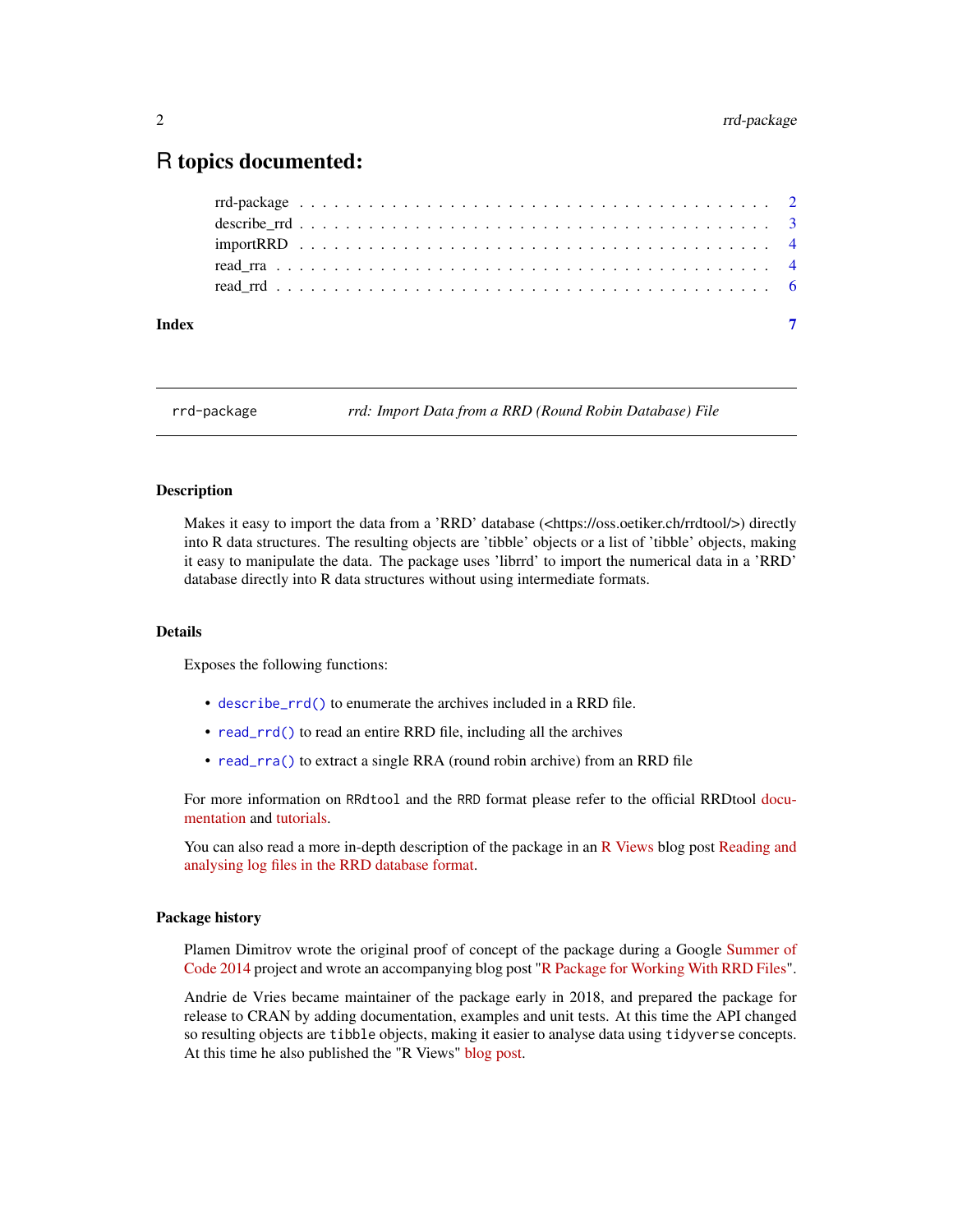#### <span id="page-2-0"></span>describe\_rrd 3

#### Author(s)

Maintainer: Andrie de Vries <apdevries@gmail.com> [copyright holder] Authors:

• Plamen Dimitrov <dim.plamen@gmail.com> [copyright holder]

Other contributors:

• Tobias Oettiker (rrdtool and rrd library, https://oss.oetiker.ch/rrdtool/) [copyright holder]

#### References

<https://oss.oetiker.ch/rrdtool/doc/index.en.html>

#### See Also

Useful links:

- <https://github.com/andrie/rrd/>
- <https://andrie.github.io/rrd/>
- Report bugs at <https://github.com/andrie/rrd/issues>

<span id="page-2-1"></span>describe\_rrd *Describes content of a RRD file.*

#### Description

Describes content of a RRD file.

#### Usage

describe\_rrd(filename)

#### Arguments

filename File name

#### See Also

Other rrd functions: [read\\_rra\(](#page-3-1)), [read\\_rrd\(](#page-5-1))

#### Examples

rrd\_cpu\_0 <- system.file("extdata/cpu-0.rrd", package = "rrd")

describe\_rrd(rrd\_cpu\_0)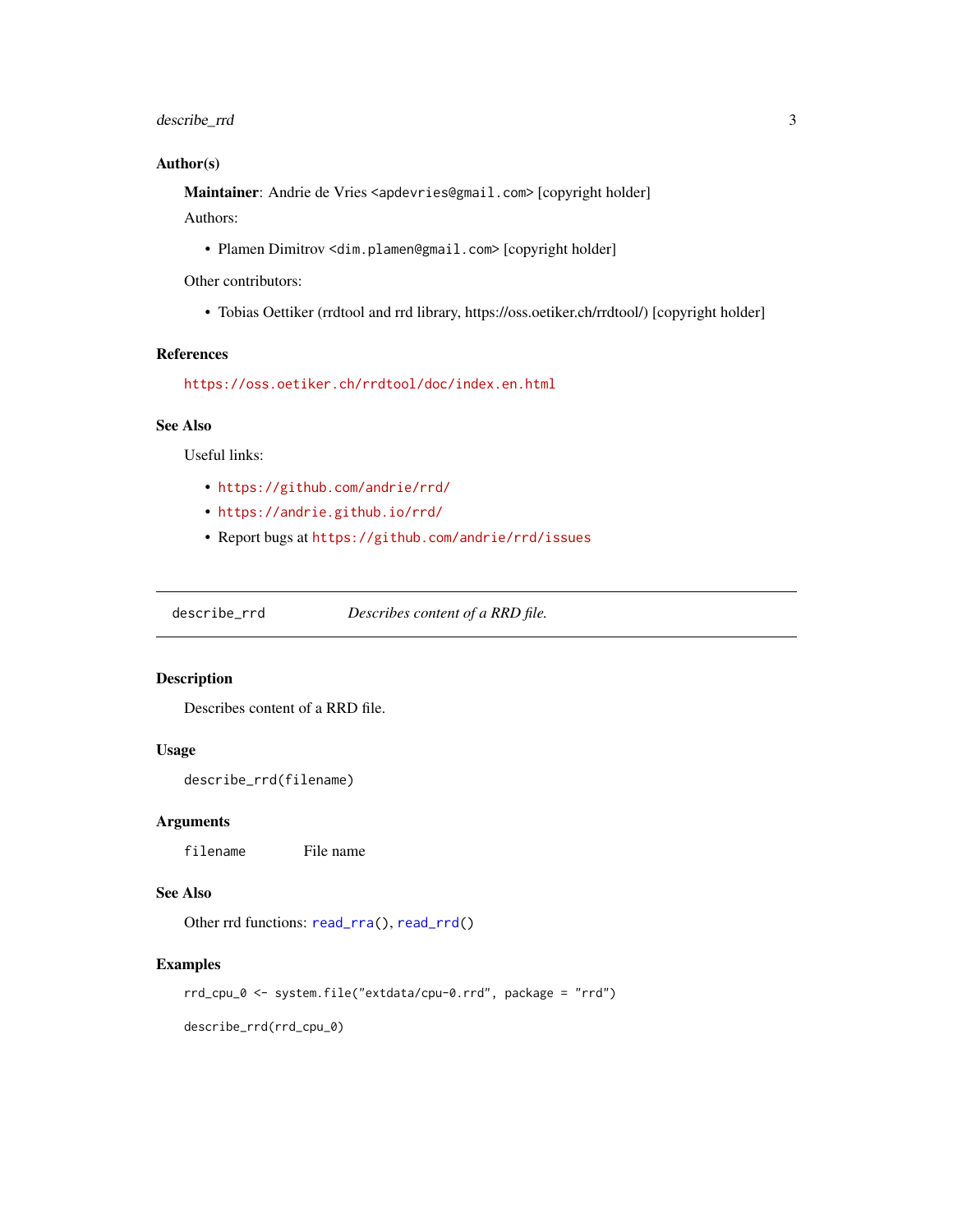<span id="page-3-0"></span>

#### Description

Deprecated functions.

Deprecated functions.

#### Usage

```
importRRD(filename, cf = NULL, start = NULL, end = NULL, step = NULL)
importRRD(filename, cf = NULL, start = NULL, end = NULL, step = NULL)
```
#### Arguments

| filename | File name                                                                                                                      |
|----------|--------------------------------------------------------------------------------------------------------------------------------|
| cf       | The consolidation function that is applied to the data you want to fetch. Must be<br>one of c("AVERAGE", "MIN", "MAX", "LAST") |
| start    | start time                                                                                                                     |
| end      | end time, defaults to the current system time                                                                                  |
| step     | step                                                                                                                           |

<span id="page-3-1"></span>read\_rra *Imports the RRA data from an RRD database*

#### Description

Finds the RRA (round robin array) that best matches the consolidation function and the step and imports all values (from all data stores) in that RRA that are between timestamp start and end. Note that start is not included in the result.

Returns a data. frame object having the timestamp and the data stores as columns. The data store names are retrieved from the RRD file and set as the corresponding column names. The timestamps are also used as row names.

#### Usage

```
read_rra(filename, cf, step, n_steps, start, end = Sys.time())
```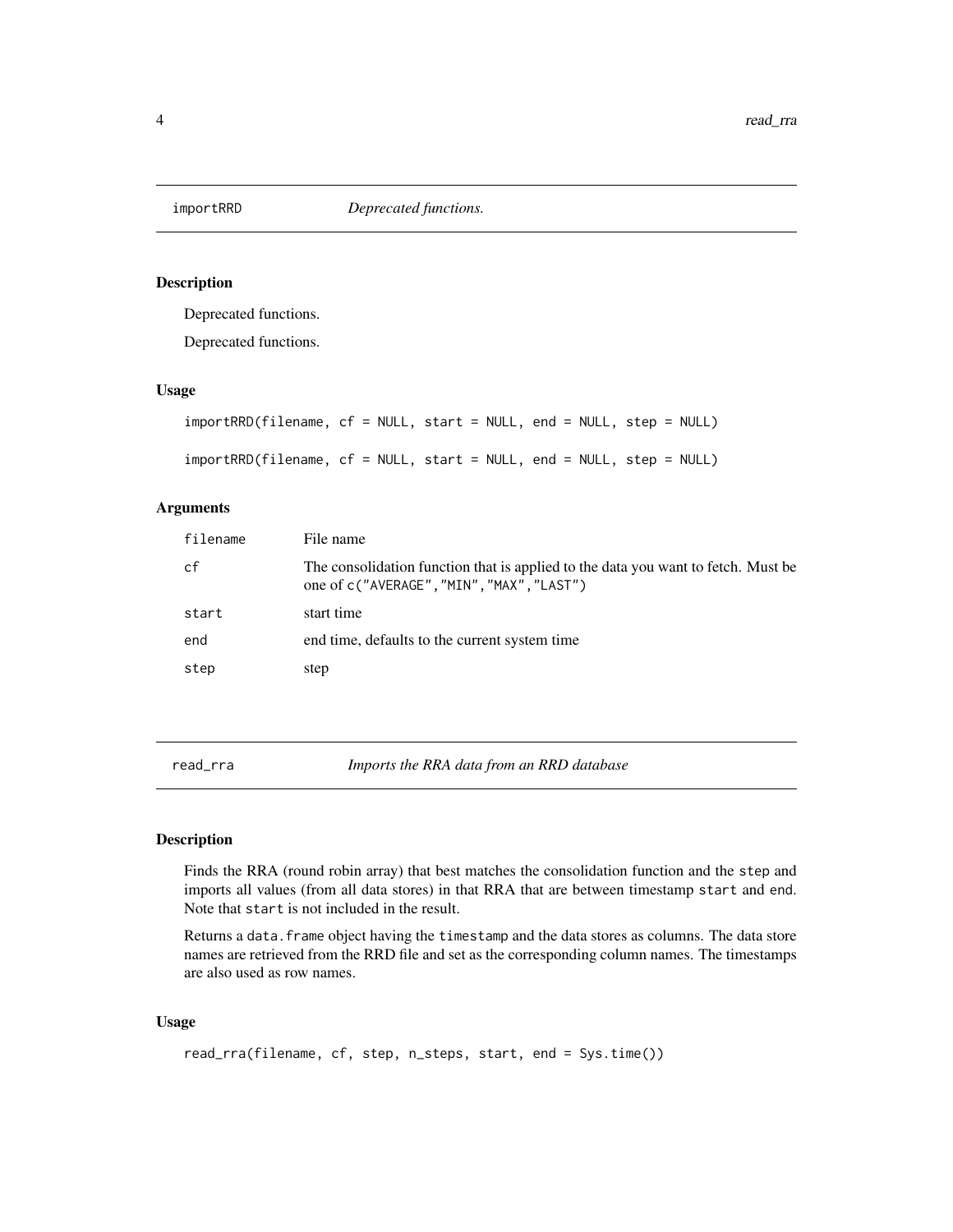#### <span id="page-4-0"></span>read\_rra 5

#### Arguments

| filename | File name                                                                                                                      |
|----------|--------------------------------------------------------------------------------------------------------------------------------|
| cf       | The consolidation function that is applied to the data you want to fetch. Must be<br>one of c("AVERAGE", "MIN", "MAX", "LAST") |
| step     | step                                                                                                                           |
| n_steps  | number of steps to return                                                                                                      |
| start    | start time                                                                                                                     |
| end      | end time, defaults to the current system time                                                                                  |

#### Details

The filename, cf (consolidation function) and step arguments uniquely identify an RRA array in the RRD file.

The arguments start and end define the time-slice to be retrieved. Note that start is not included in the result. Refer to the documentation for [rrdfetch](https://oss.oetiker.ch/rrdtool/doc/rrdfetch.en.html) for more information.

The returned data.frame has the timestamp and the data stores as separate columns. The names of the data sources are extracted from the RRD file and set as column names. The timestamps are also used as row names.

#### See Also

Other rrd functions: [describe\\_rrd\(](#page-2-1)), [read\\_rrd\(](#page-5-1))

#### Examples

```
rrd_cpu_0 <- system.file("extdata/cpu-0.rrd", package = "rrd")
```

```
# Note that the default end time is the current time (Sys.time())
# However, since the sample data is historic, specify the end time
```

```
start_time <- as.POSIXct("2018-05-01") # timestamp with data in example
end_time <- as.POSIXct("2018-05-02") # timestamp with data in example
```

```
# read archive by specifying start time
avg_60 <- read_rra(rrd_cpu_0, cf = "AVERAGE", step = 60L,
                     start = start_time,
                     end = end_time)names(avg_60)
head(avg_60)
tail(avg_60)
# read archive by specifying number of rows to retrieve
avg_60 \leq read_rra(rrd_cpu_0, cf = "AVERAGE", step = 60L,n_{\text{steps}} = 5,
                   end = end_time)
names(avg_60)
avg_60
```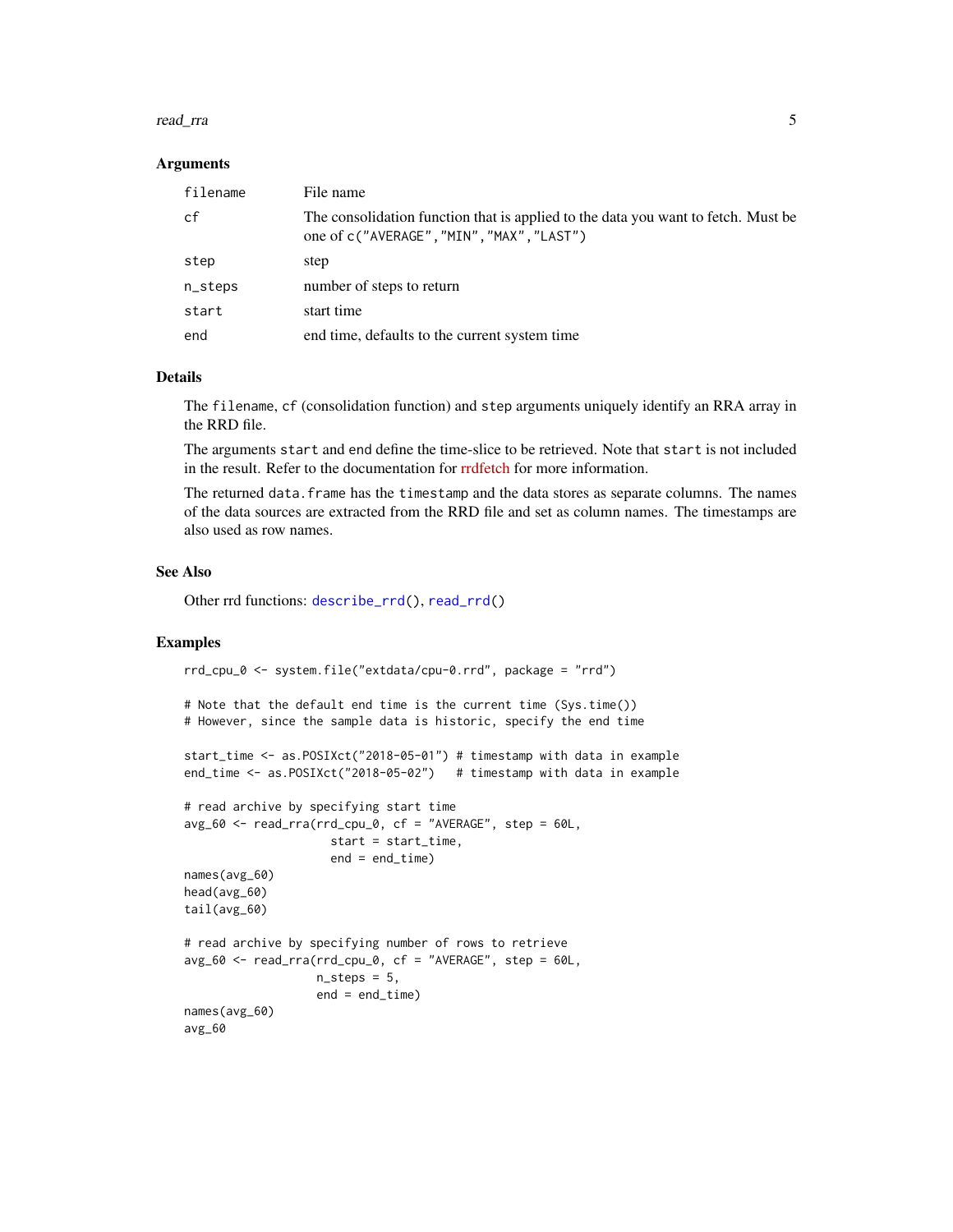<span id="page-5-1"></span><span id="page-5-0"></span>

#### Description

Reads the metadata in the RRD and adjusts the parameters accordingly in order to expose all RRAs in their entirety.

#### Usage

read\_rrd(filename)

#### Arguments

filename File name

#### Value

Returns a named list of data.frames. Each data frame corresponds to an RRA (see [read\\_rra\(\)](#page-3-1)). The list has names constructed as "consolidation function" + "step" - e.g. "AVERAGE15".

#### References

<https://oss.oetiker.ch/rrdtool/doc/rrdfetch.en.html>

#### See Also

Other rrd functions: [describe\\_rrd\(](#page-2-1)), [read\\_rra\(](#page-3-1))

#### Examples

```
rrd_cpu_0 <- system.file("extdata/cpu-0.rrd", package = "rrd")
```

```
describe_rrd(rrd_cpu_0)
```

```
cpu <- read_rrd(rrd_cpu_0)
names(cpu)
head(cpu[[1]])
tail(cpu[[1]])
tail(
  cpu$AVERAGE60$sys
\overline{)}
```